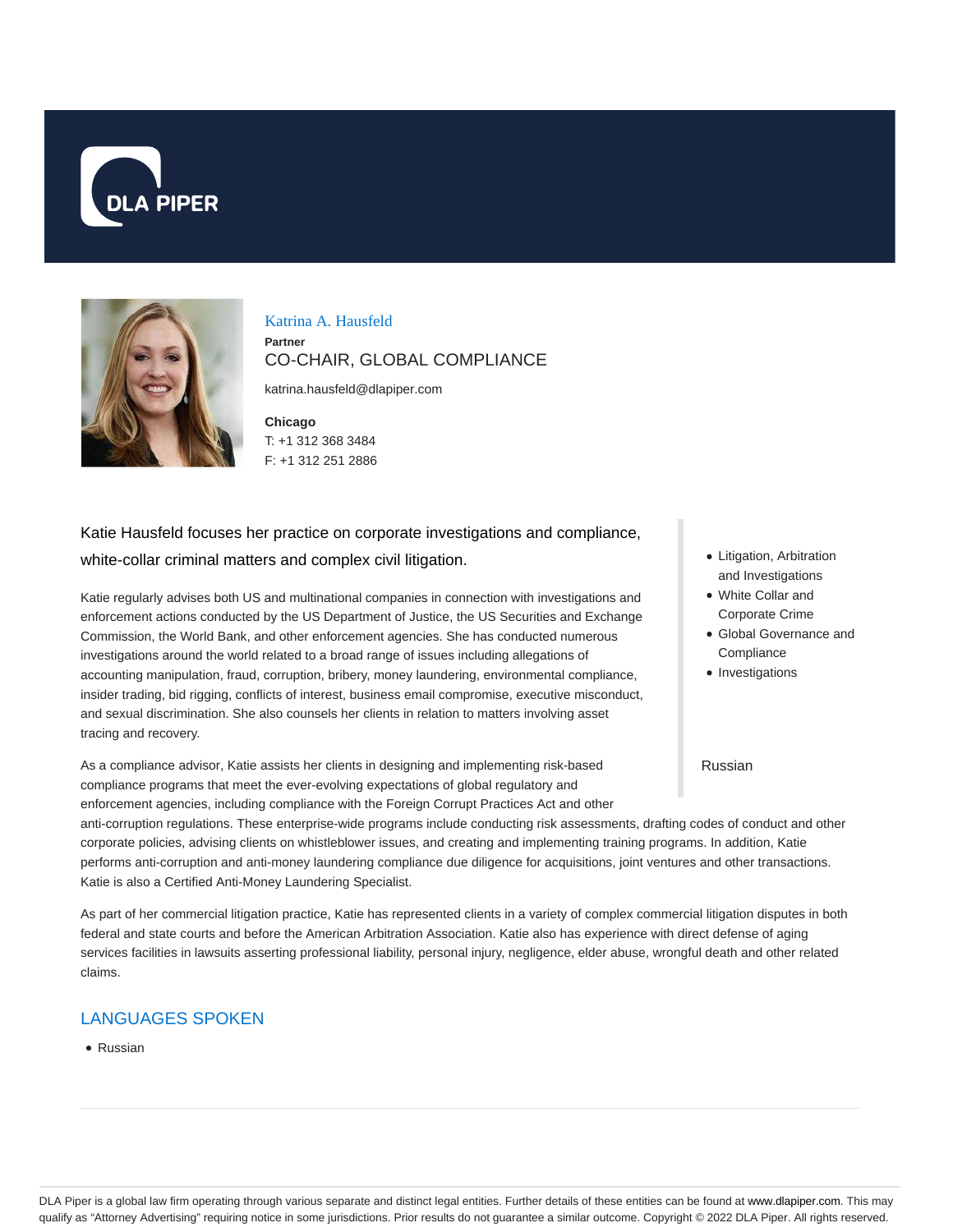Katie's recent representations have included:

- Advising a security services company on the integration of its global compliance program in connection with a transformational acquisition.
- Conducting a detailed assessment of a Fortune 500 manufacturing and fuel company's compliance program and advised on the re-design and implementation of its updated global compliance program.
- Conducting a post-acquisition enterprise-wide risk assessment for a global services provider.
- Designing and conducting anticorruption risk assessment for US-based services provider across its US, UK and Latin American operations.
- Advising global information technology solutions company on the development and build out of a risk-based compliance program.
- Advising a company immediately prior to initial public offering regarding development and implementation of its code of conduct, key compliance policies and third-party diligence capability build out.
- Assisting a global manufacturer with an internal investigation regarding improper sales practices in Asia.
- Representing a financial services company in an investigation conducted by the SEC regarding a fraud committed by a client.
- Conducting an investigation of whistleblower allegations of theft and corruption involving the Latin American operations of a US-based industrial products company.
- Representing a healthcare company executive in an investigation conducted by the DOJ and SEC regarding FCPA violations in Africa.
- Assisting a global manufacturer with an internal investigation regarding conflict of interest issues.
- Conducting an investigation into allegations of fraud, corruption, theft, money laundering and environmental issues for a US-based global services company relating to its European operations.
- Representing an industrials company in connection with a World Bank investigation into allegations of fraud and bribery associated with World Bank-financed projects in Africa.
- Representing the audit committee of a pharmaceutical company in an investigation conducted by the SEC into financial reporting, books and records, and internal controls violations.
- Assisting a Fortune 500 health care company with an internal investigation into whistleblower allegations of sales manipulation, channel stuffing, and other potential misconduct in Latin America.
- Representing a global industrials company in an investigation conducted by the SEC into allegations of insider trading, financial reporting, books and records, and internal controls violations.
- Conducting an investigation into allegations of theft, financial control failures and accounting deficiencies in the European operations of an energy distribution company.
- Assisting financial services companies in tracing and recovering fraudulently transferred assets across Europe, the Middle East and Asia.
- Representing major audit firms and individual auditors before the SEC, PCAOB and DOJ, in matters involving audit irregularities and alleged fraud at the audit client.

## **CREDENTIALS**

## Admissions

• Illinois

# Prior Experience

Prior to entering the practice of law, Katie worked in the Offices of Global Communications and Correspondence at The White House and at a foreign policy think tank, with a focus on US-Russia relations.

# **Recognitions**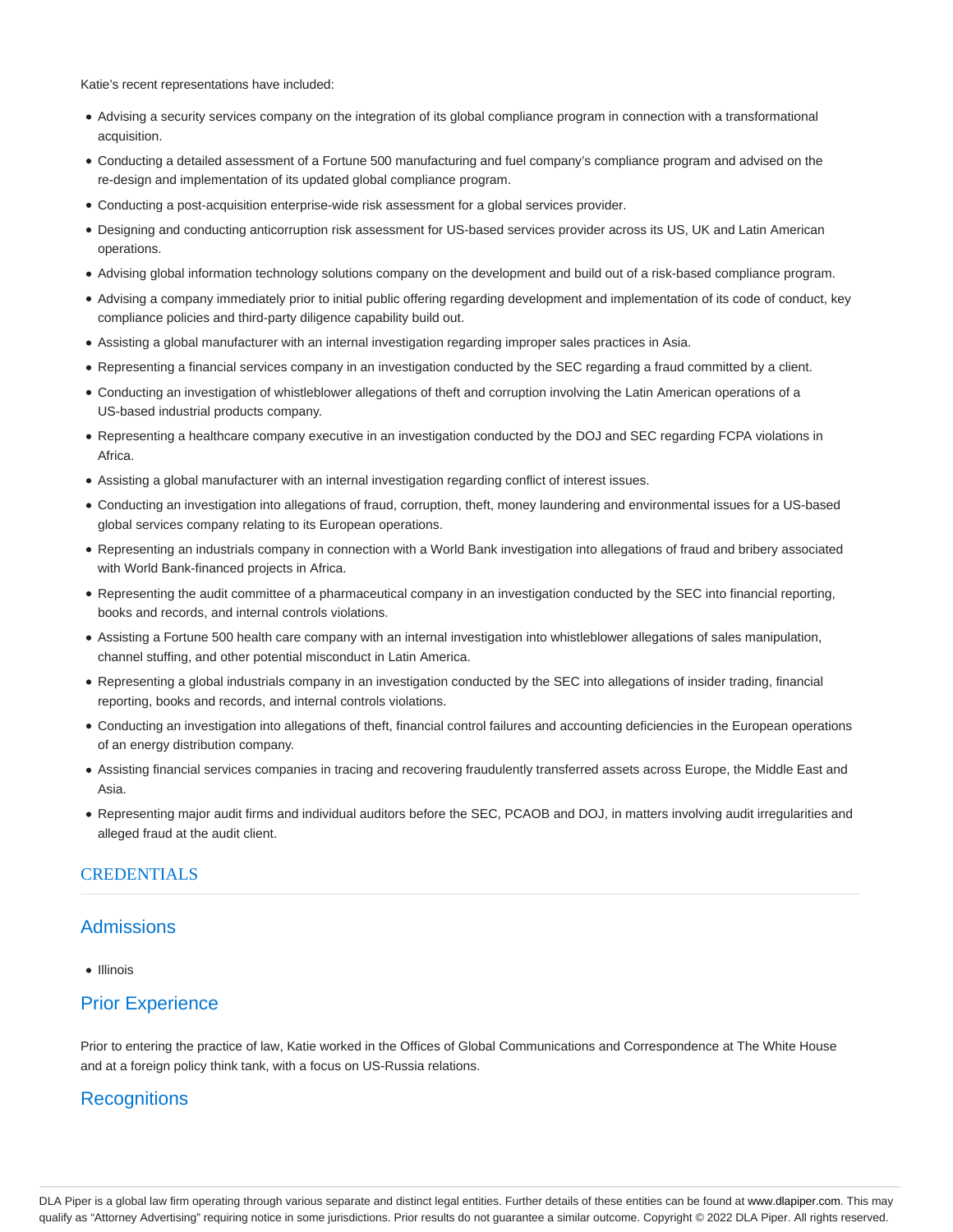- 2022 Who's Who Legal Future Leader in Investigations
- Named to Crain's Chicago Business's 2020 Notable Women in Law

## **Education**

- J.D., University of Illinois College of Law cum laude Rickert Award for Excellence in Advocacy
- B.A., International Relations, Boston University

## **Courts**

- United States District Court for the Northern District of Illinois
- Trial Bar, United States District Court for the Northern District of Illinois
- United States Court of Appeals for the Seventh Circuit

## **Memberships**

- Women in White Collar Defense Association
- Chicago Inn of Court
- American Bar Association
- Chicago Bar Association

# Licenses and Certifications

Certified Anti-Money Laundering Specialist

## INSIGHTS

# **Publications**

**The Global Crackdown on Money Laundering**

### 15 June 2022

Governments and corporations in the world's major financial centres have long talked tough on anti-money laundering (AML), but their actions have not always shared the force of their words.

**COVID-19 two years in: Four key trends in the state of compliance**

17 March 2022 Practical Compliance What it means to be compliant today is not what it meant in March 2020.

**Real estate transactions are FinCEN targets: far-reaching impact of two proposed rules**

2 March 2022 Global Sanctions Alert A reminder of the Biden Administration's commitment to the fight against corruption and illicit finance in the US real estate market.

DLA Piper is a global law firm operating through various separate and distinct legal entities. Further details of these entities can be found at www.dlapiper.com. This may qualify as "Attorney Advertising" requiring notice in some jurisdictions. Prior results do not guarantee a similar outcome. Copyright © 2022 DLA Piper. All rights reserved.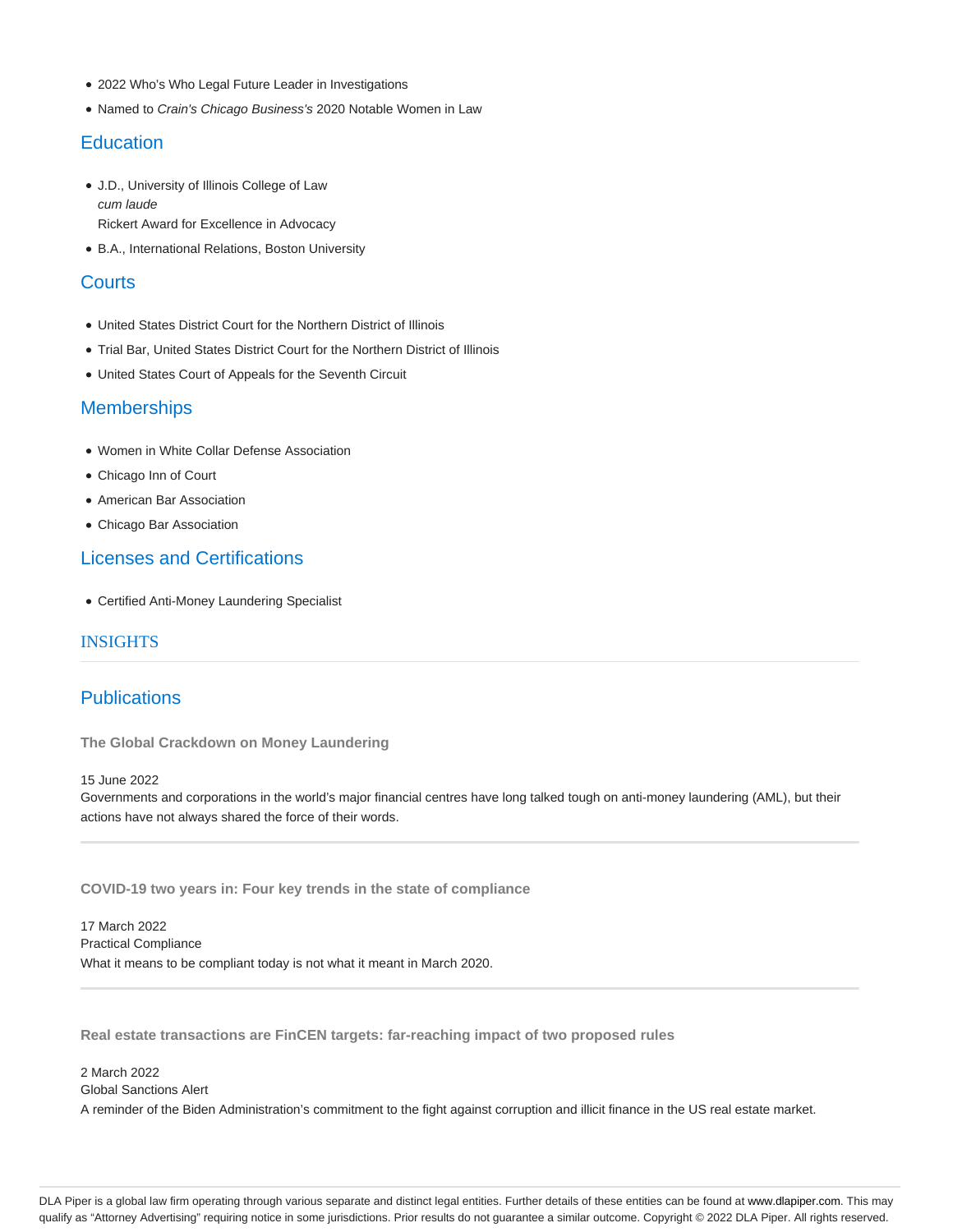**The EU Whistleblower Directive is in effect – what should we do now?**

#### 23 February 2022

The EU Directive goes beyond the US regime, compelling member states to introduce laws that are different and more stringent, and impacting not how allegations of corruption are reported, but how they are investigated.

**US Department of Justice, aided by cryptocurrency exchanges, seizes over US\$3.6 billion in stolen Bitcoin**

#### 15 February 2022

This landmark seizure highlights law enforcement's growing ability to recover digital assets obtained in cybercrimes, and the importance of the private sector's role in helping to thwart unlawful activities involving cryptocurrencies.

**Understanding securities enforcement**

7 April 2021

# Addressing the basics that matter in the course of a securities investigation.

**SEC interim final amendments signal stricter regulation on Chinese and other emerging market companies**

#### 29 March 2021

Under the new requirements, certain companies must establish that they are not owned or controlled by a foreign government entity and must disclose any foreign government influence.

**SEC Division of Examinations announces 2021 exam priorities**

### 9 March 2021

The priorities provide insight into the Division's risk-based approach to examinations and the areas it believes present potential risks to investors and the US capital markets.

**Expectations for white collar enforcement under the Biden Administration**

18 February 2021 Six key areas where the Biden Administration may focus its enforcement efforts.

**Six months after Liu: The SEC and disgorgement**

#### 28 January 2021

In the wake of Liu, several open questions are only now starting to work their way through the courts.

**The new Anti-Money Laundering Act of 2020: A potential game-changer for enforcement and compliance**

DLA Piper is a global law firm operating through various separate and distinct legal entities. Further details of these entities can be found at www.dlapiper.com. This may qualify as "Attorney Advertising" requiring notice in some jurisdictions. Prior results do not guarantee a similar outcome. Copyright @ 2022 DLA Piper. All rights reserved.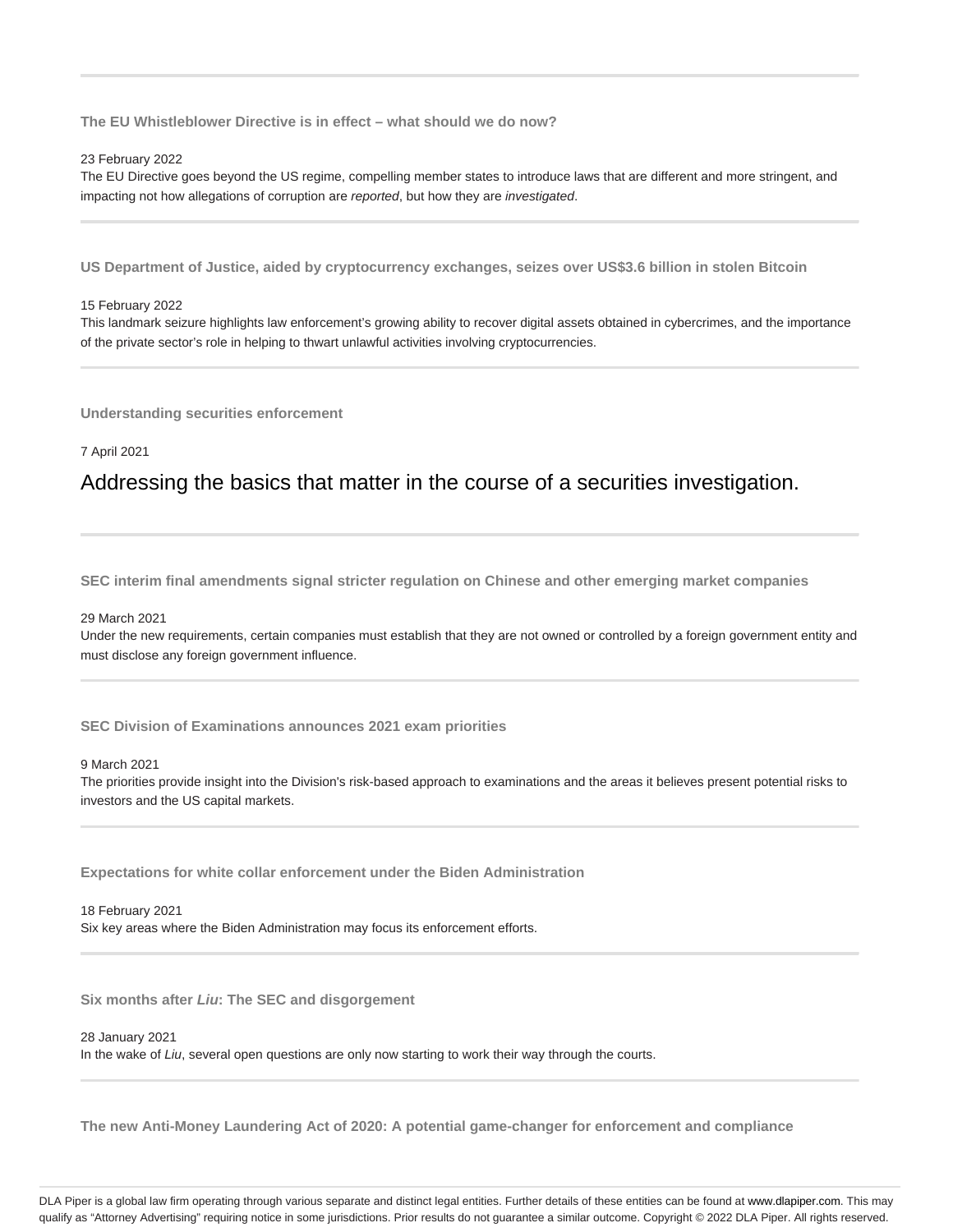**Congress expands SEC enforcement authority, broadens disgorgement powers and doubles statute of limitations periods**

### 6 January 2021

Buried deep in the annual defense bill is an important group of securities law amendments that strengthen the SEC's enforcement powers.

### **Supreme Court approves SEC disgorgement with limits**

### 9 July 2020

The decision appears to be a victory for the SEC 's ability to obtain disgorgement, but the Court recognized limitations on equitable disgorgement which may offer defendants some potential relief.

- Co-author, "Real Estate Transactions Are FinCEN Targets: Far-Reaching Impact of Two Proposed Rules," The Banking Law Journal, Volume 139 Number 5, May 2022
- Co-author, "Securities & Related Investigations: USA," Global Investigations Review, February 2021
- Co-author, "Managing Third-Party Relationships in Light of the US Government's Continuing Commitment to Investigate and Prosecute Foreign Corruption: The Best Defense is a Good Offense," Nieuwsbrief Bedrijfsjuridische berichten, 29 Dec 2017
- Co-author, "DOJ launches new FCPA pilot program to encourage voluntary self-disclosure of misconduct: key takeaways," DLA Piper White Collar Alert, April 6, 2016
- Co-author, ''Global Business Necessitates the Lens of Global Compliance,'' For The Defense, June 2015
- Author, "Ethical Concerns and Best Practices in Cross-Border Internal Investigations," ABA Commercial & Business Litigation Committee, February 23, 2015

## **Events**

## **Previous**

**Whistleblowing laws of Europe**

14 March 2022 Webinar

**Biden's fight against Corruption: the impact of the Anti-Money Laundering Act of 2020**

17 February 2022 | 1:00 - 2:00 pm EST Webinar

**The Impact of the EU Whistleblowing Protection Directive on Global Employers**

17 November 2021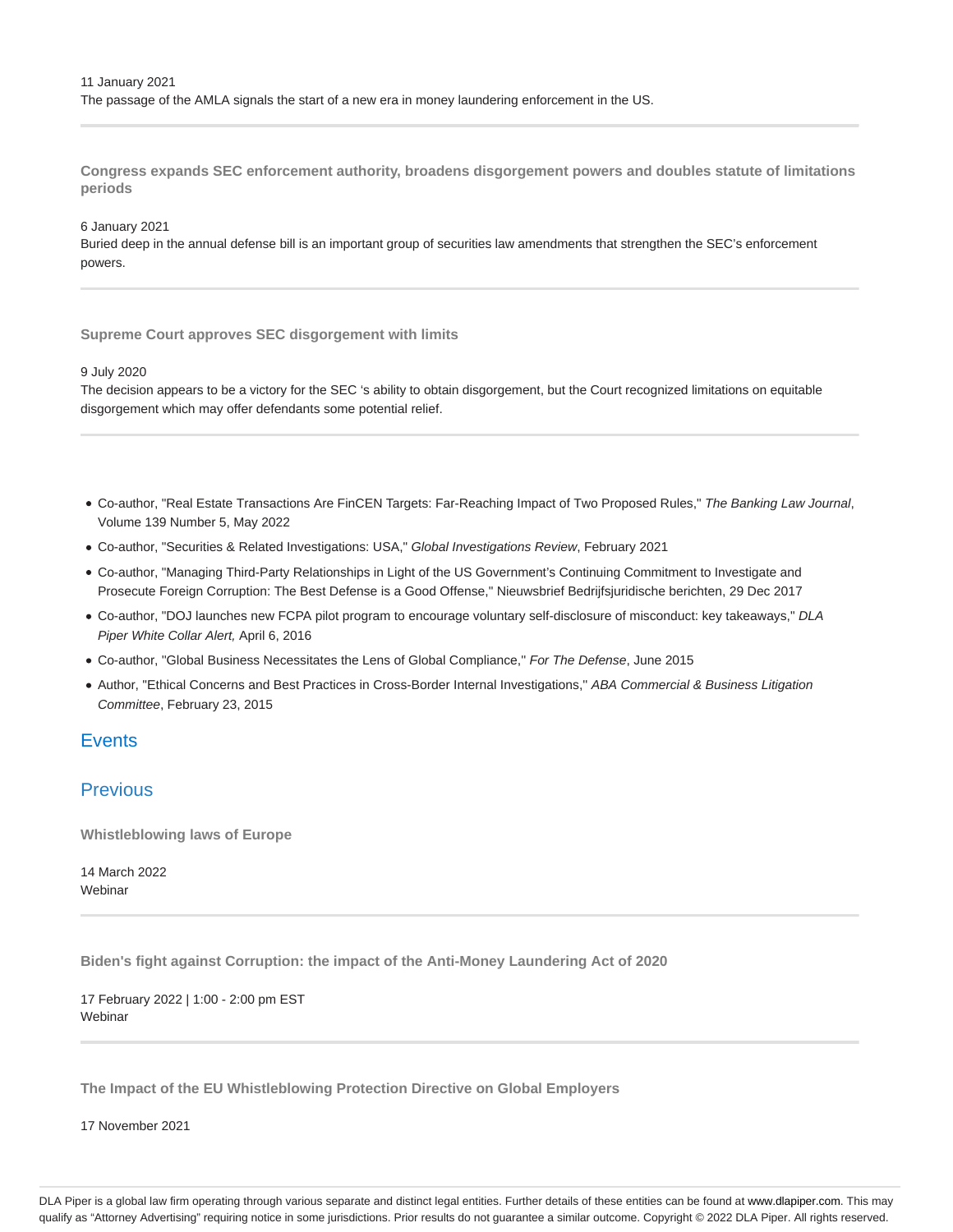**Driving Diversity in Law & Leadership**

19 May 2021 | 11:15 - 12:00 CT Driving Diversity in Law & Leadership Webinar

**Applying adult learning principles to compliance training**

21 January 2021 | 1:00 - 2:00 ET Modern Compliance Officer MCLE webinar series Webinar

"Whistleblowing laws of Europe," Lexology Webinar (December 17, 2021)

"Building a culture of compliance," DLA Piper Podcast (February 24, 2021

## **NEWS**

**DLA Piper announces its 2021 North American Pro Bono Award winners**

24 February 2022

DLA Piper's lawyers and staff are committed to promoting access to justice by providing their time, talent and energy to those who cannot afford to hire a lawyer. Recognizing the significant contributions and tremendous impact of this work, DLA Piper is pleased to announce the seven recipients of the firm's 2021 North American Pro Bono Awards.

**DLA Piper announces new practice leadership**

18 February 2022

DLA Piper is pleased to announce several changes to sub-practice leadership in its Finance, Corporate, Private Equity, Regulatory and Government Affairs, and Litigation practices.

**Katie Hausfeld and Kerry Johnson named to Crain's Chicago Business Notable Women in Law list**

8 September 2020

DLA Piper is pleased to announce that Katie Hausfeld and Kerry Johnson have been named to Crain's Chicago Business's Notable Women in Law list.

### MEDIA MENTIONS

. "How I Made Partner: 'Be Patient. What Seems Like a Detour Might Be an Opportunity,' Says DLA Piper's Katie Hausfeld," Law.com, January 8, 2021

DLA Piper is a global law firm operating through various separate and distinct legal entities. Further details of these entities can be found at www.dlapiper.com. This may qualify as "Attorney Advertising" requiring notice in some jurisdictions. Prior results do not guarantee a similar outcome. Copyright @ 2022 DLA Piper. All rights reserved.